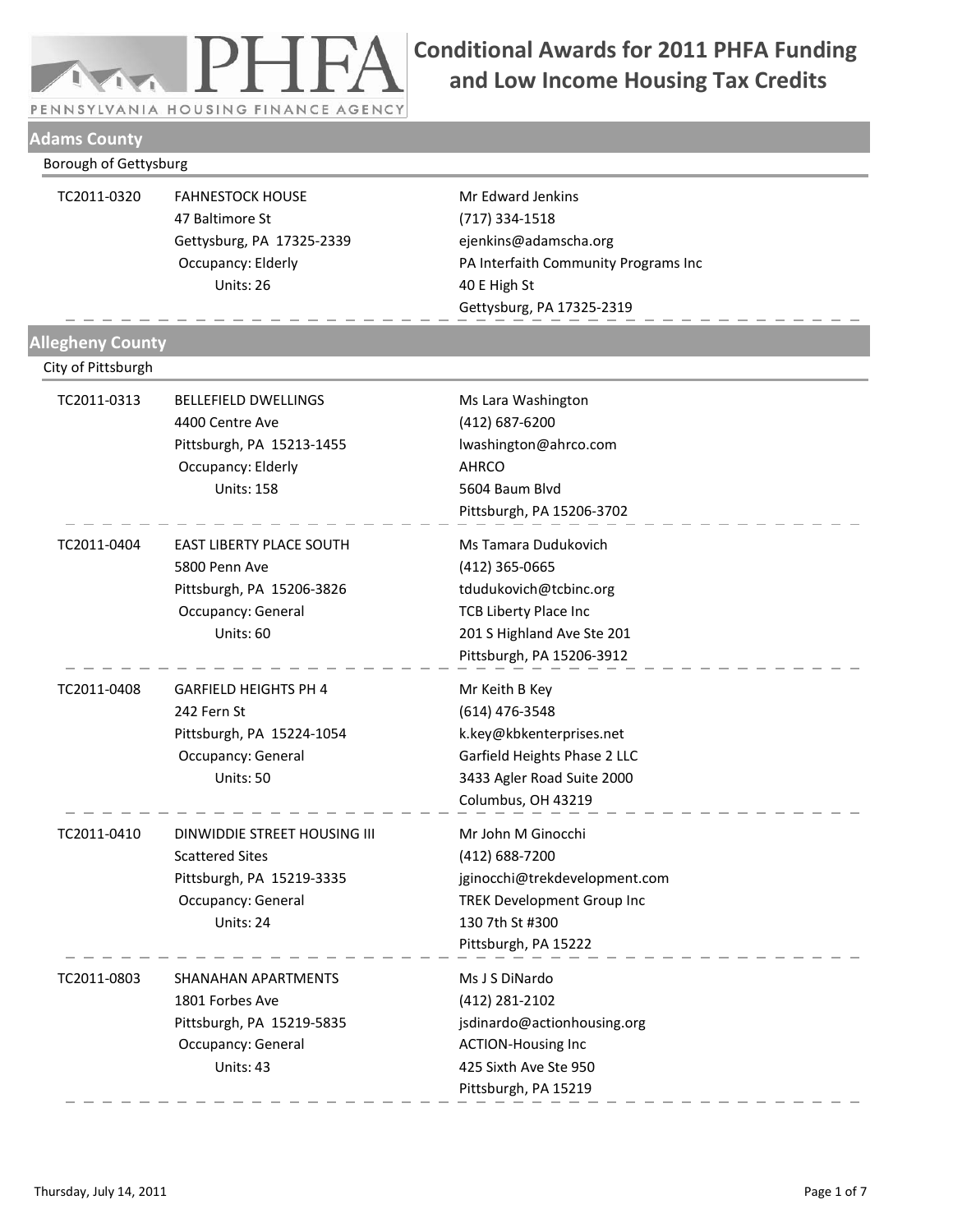

PENNSYLVANIA HOUSING FINANCE AGENCY

## **Allegheny County**

#### Shaler Township

| TC2011-0802              | HEARTH BENEDICTINE PL-SHALER<br>3724 Mt Royal Blvd<br>Allison Park, PA 15101-3525<br>Occupancy: General<br>Units: 20                | Mr William J Gatti Jr<br>(412) 688-7200<br>wgatti@trekdevelopment.com<br>TREK Development Group Inc<br>130 7th St #300<br>Pittsburgh, PA 15222                  |
|--------------------------|-------------------------------------------------------------------------------------------------------------------------------------|-----------------------------------------------------------------------------------------------------------------------------------------------------------------|
| <b>Cambria County</b>    |                                                                                                                                     |                                                                                                                                                                 |
| <b>Richland Township</b> |                                                                                                                                     |                                                                                                                                                                 |
| TC2011-0616              | <b>LAUREL POINTE</b><br>Walters & Nees Ave<br>Richland Township, PA 15904-1239<br>Occupancy: General<br>Units: 48                   | Mr Brian McGeady<br>(513) 782-6740<br>brian.mcgeady@mvg.com<br>Miller-Valentine Apartments III LLC<br>9349 WaterStone Blvd Ste 200<br>Cincinnati, OH 45249-0000 |
| <b>Cumberland County</b> |                                                                                                                                     |                                                                                                                                                                 |
| Lower Allen Township     |                                                                                                                                     |                                                                                                                                                                 |
| TC2011-0437              | <b>CROSSROADS</b><br>Cedar Run Dr<br>Camp Hill, PA 17011-7459<br>Occupancy: General<br>Units: 19                                    | Mr Andrew S Haines<br>(814) 272-8907<br>ash100@sahomebuilder.com<br>S & A Homes<br>2121 Old Gatesburg Rd Ste 200<br>State College, PA 16803-0000                |
| <b>Dauphin County</b>    |                                                                                                                                     |                                                                                                                                                                 |
| City of Harrisburg       |                                                                                                                                     |                                                                                                                                                                 |
| TC2011-0301              | <b>CUMBERLAND COURT</b><br><b>Scattered Sites</b><br>Harrisburg, PA 17102-1712<br>Occupancy: General<br><b>Units: 108</b>           | Mr Brian Poulin<br>(207) 774-6989<br>bpoulin@evergreenpartners.com<br><b>Evergreen Partners</b><br>707 Sable Oaks Dr Ste 350<br>South Portland, ME 04106-3290   |
| <b>Delaware County</b>   |                                                                                                                                     |                                                                                                                                                                 |
| Chester Township         |                                                                                                                                     |                                                                                                                                                                 |
| TC2011-0430              | DELAWARE COUNTY FAIRGROUNDS IV<br>Shannon and Peterson Street<br>Chester Township, PA 19013-2613<br>Occupancy: General<br>Units: 71 | Mr Mark H Dambly<br>$(267)$ 386-8666<br>mdambly@pennrose.com<br>Pennrose GP LLC<br>One Brewery Park<br>Philadelphia, PA 19121-4495                              |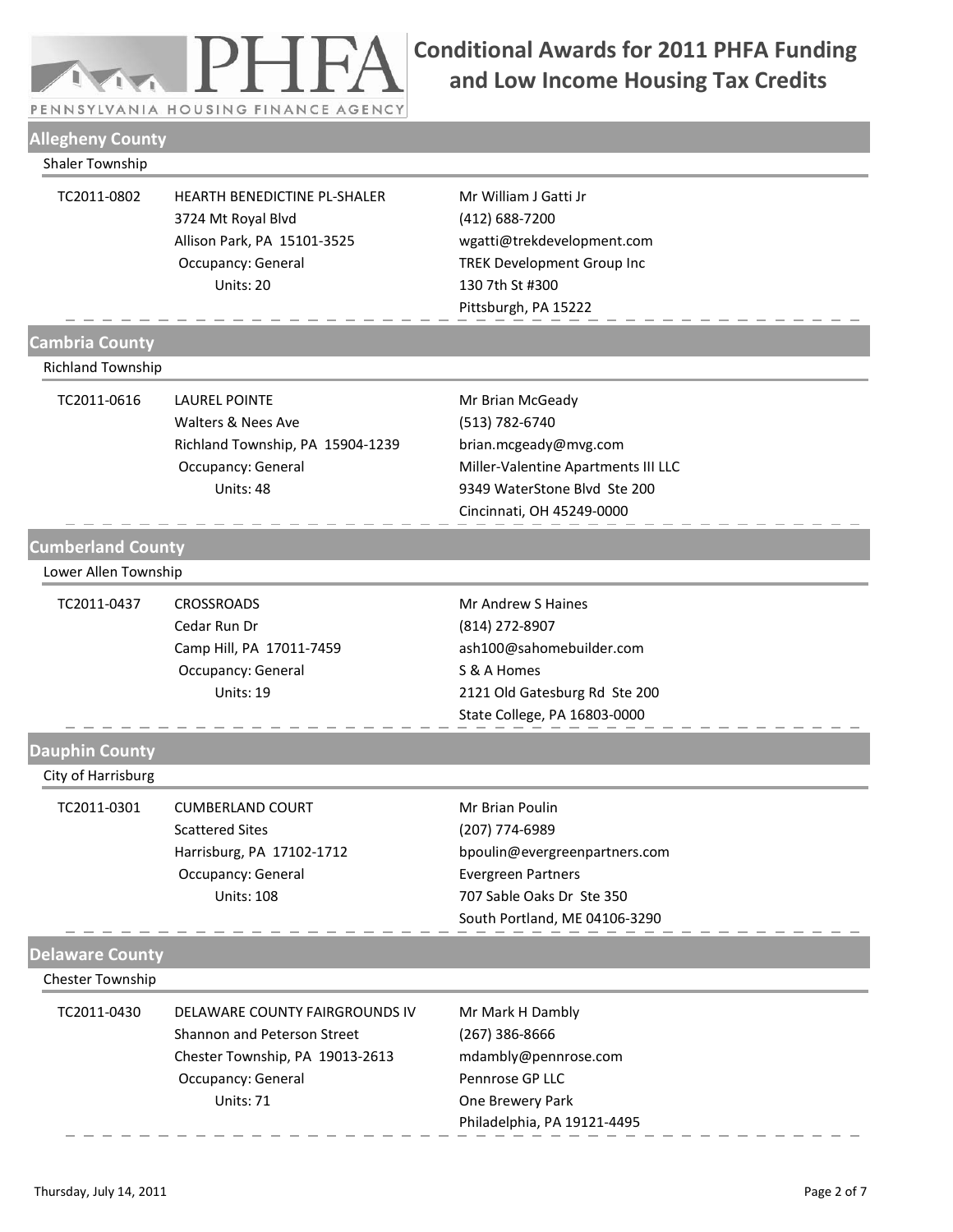

PENNSYLVANIA HOUSING FINANCE AGENCY

# **Delaware County**

| TC2011-0402                | <b>GATEWAY SR APTS</b><br>1001 Ave of the States<br>Chester, PA 19013-6900<br>Occupancy: Elderly<br>Units: 64 | Noam Roizman<br>(610) 278-1733<br>noamr@roizman.com<br>Chester Gateway 2010 LP<br>832 Germantown Pk #5<br>Plymouth Meeting, PA 19462-0000                |
|----------------------------|---------------------------------------------------------------------------------------------------------------|----------------------------------------------------------------------------------------------------------------------------------------------------------|
| <b>Erie County</b>         |                                                                                                               |                                                                                                                                                          |
| City of Erie               |                                                                                                               |                                                                                                                                                          |
| TC2011-0416                | PARADE STREET COMMONS<br>19th & Parade Sts<br>Erie, PA 16503-2078<br>Occupancy: General<br>Units: 36          | Mr Donald Crenshaw<br>(814) 898-4032<br>royal5@verizon.net<br>Community Marketing & Management Co<br>1854 E 26th St<br>Erie, PA 16510-2524               |
| Harborcreek Township       |                                                                                                               |                                                                                                                                                          |
| TC2011-0636                | <b>ARNEMAN PLACE</b><br>4690 Iroquois Ave<br>Erie, PA 16511-2350<br>Occupancy: General<br>Units: 50           | Mr David Cooper Jr<br>(614) 396-3200<br>dcooper@wodagroup.com<br>Woda Housing of Pa LLC<br>229 Huber Village Blvd Ste 100<br>Westerville, OH 43081-8075  |
| Lackawanna County          |                                                                                                               |                                                                                                                                                          |
| City of Scranton           |                                                                                                               |                                                                                                                                                          |
| TC2011-0436                | <b>LAUREL WOODS</b><br>205 Davis St<br>Scranton, PA 18505-2921<br>Occupancy: General<br>Units: 76             | Mr George P Beer<br>(302) 235-2500<br>gpbeer@aol.com<br>Fairville Management Company<br>722 Yorklyn Rd Ste 350<br>Hockessin, DE 19707-0000               |
| <b>Lancaster County</b>    |                                                                                                               |                                                                                                                                                          |
| <b>Borough of Marietta</b> |                                                                                                               |                                                                                                                                                          |
| TC2011-0809                | <b>MARIETTA SENIOR APTS</b><br>601 E Market St<br>Marietta, PA 17547-1807<br>Occupancy: Elderly<br>Units: 56  | Mr Kenneth Smith<br>(717) 735-9590<br>ksmith@communitybasics.com<br><b>Community Basics Inc</b><br>941 Wheatland Ave Ste 204<br>Lancaster, PA 17603-3180 |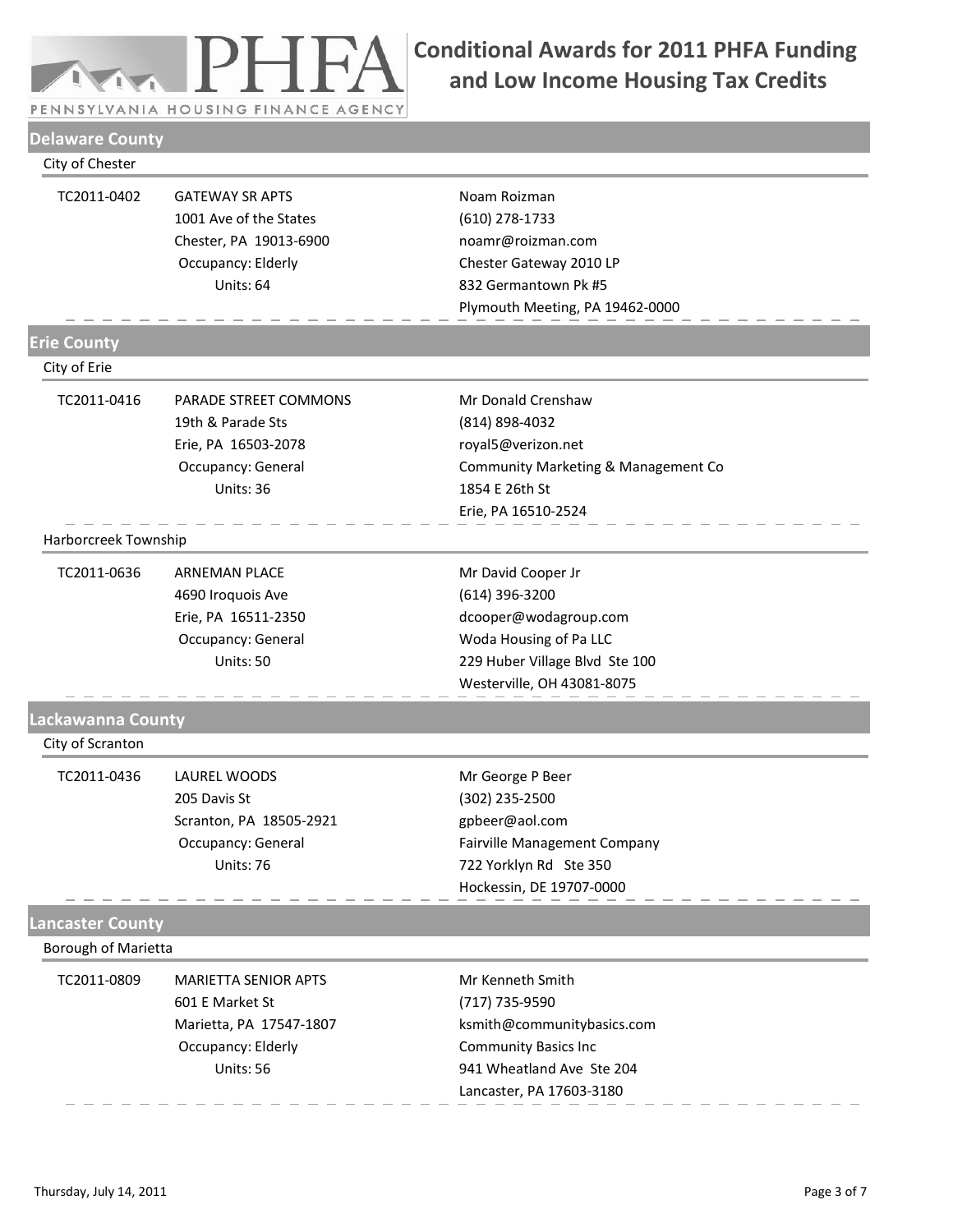

PENNSYLVANIA HOUSING FINANCE AGENCY

#### **Lancaster County**

#### Manheim Township

| TC2011-0434          | WESTMINSTER @ LONG<br><b>COMMUNITY</b> | Mr Jeffrey J Davis         |
|----------------------|----------------------------------------|----------------------------|
|                      | 600 E Roseville Rd                     | (717) 502-8886             |
|                      | Lancaster, PA 17601-4236               | jdavis@phi-preshomes.org   |
|                      | Occupancy: Elderly                     | Presbyterian Senior Living |
|                      | Units: 61                              | 1 Trinity Dr E Ste 201     |
|                      |                                        | Dillsburg, PA 17019-1624   |
| <b>Nercer County</b> |                                        |                            |

#### City of Farrell

| TC2011-0652 | <b>FARRELL HOMES</b>   |
|-------------|------------------------|
|             | <b>Scattered Sites</b> |
|             | Farrell, PA 16121-1968 |
|             | Occupancy: General     |
|             | Units: 44              |

Mr Phillip Smith (330) 743‐2254 philsmith@neo.rr.com CHOICE 753 PARK AVE YOUNGSTOWN, OH 44504

### **Mifflin County**

| Borough of Lewistown |                          |  |
|----------------------|--------------------------|--|
| TC2011-0605          | <b>MANN EDGE TERRACE</b> |  |
|                      | 31 S Dorcas St           |  |
|                      | Lewistown, PA 17044-2110 |  |
|                      | Occupancy: Elderly       |  |
|                      | Units: 31                |  |

Mr J Michael Fisher (570) 524‐4491 jmfisher@seda‐cog.org SEDA COG Housing Development Corp 201 Furnace Rd Lewisburg, PA 17837‐0000

#### **Montgomery County**

Hatfield Township

TC2011-0415 DERSTINE RUN 2 84 Derstine Rd Hatfield, PA 19440‐3405 Occupancy: Elderly Units: 60

Mr William P Brown (215) 362‐0227 bill@advancedlivingcommunities.org Advanced Living Inc 1292 Allentown Rd Lansdale, PA 19446‐4177

#### **Philadelphia County**

City of Philadelphia

TC2011‐0307 LIH WALNUT Scattered Sites Philadelphia, PA 19139‐3264 Occupancy: General Units: 36

Mr J Alfredo de la Pena (215) 557‐8484 adelapena@columbuspm.org Columbus Property Management & Dev Inc 2042‐48 Arch St 2nd Fl Philadelphia, PA 19103‐1412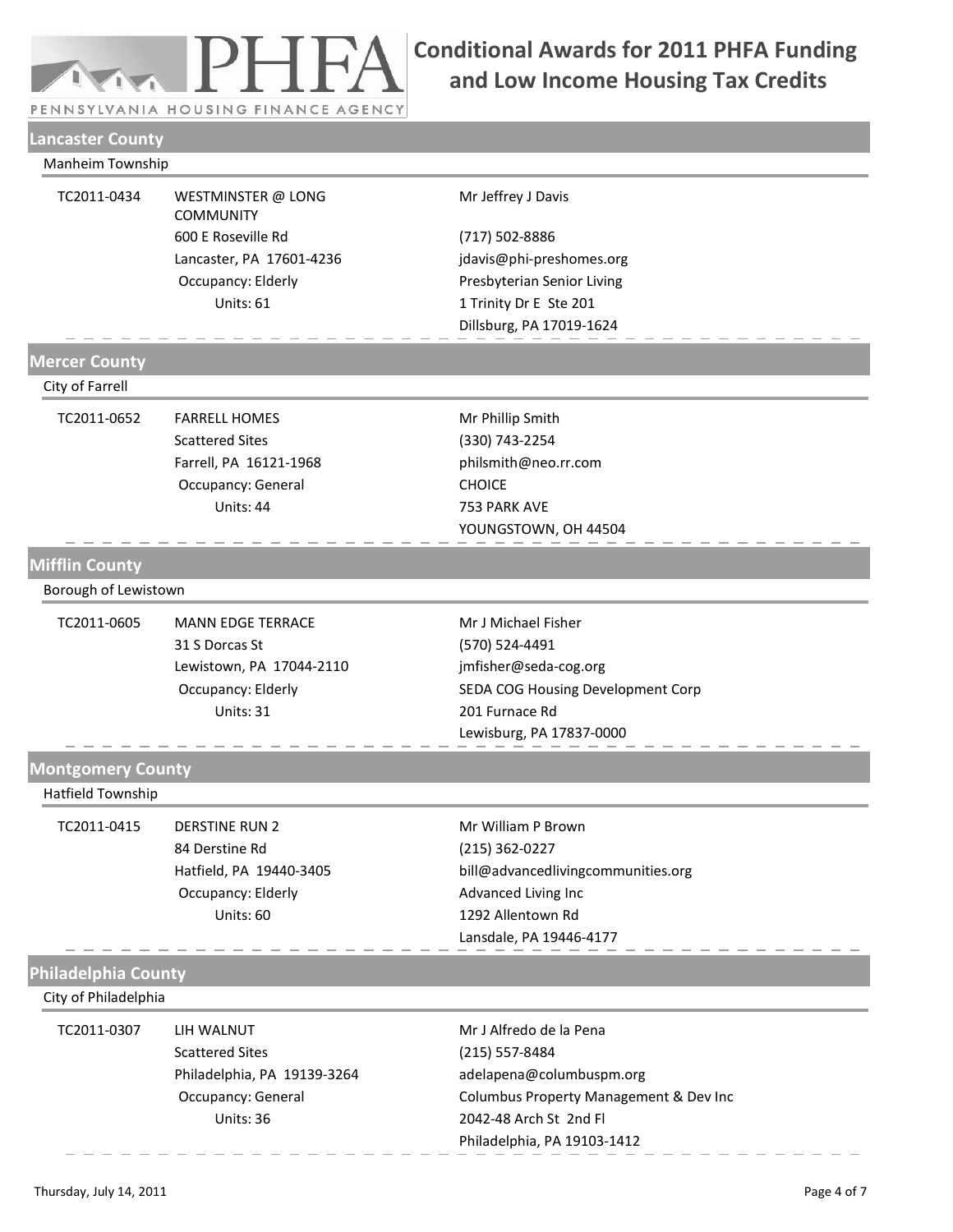

PENNSYLVANIA HOUSING FINANCE AGENCY

### **Philadelphia County**

| TC2011-0311 | <b>MOUNT VERNON MANOR</b><br>3311 Wallace St<br>Philadelphia, PA 19104-2047<br>Occupancy: General<br>Units: 75   | Mr Roy Diamond<br>(215) 732-3600<br>roy@diamondandassociates.com<br>Diamond & Associates<br>8 Penn Ctr #1600<br>Philadelphia, PA 19103                       |
|-------------|------------------------------------------------------------------------------------------------------------------|--------------------------------------------------------------------------------------------------------------------------------------------------------------|
| TC2011-0314 | VILLANUEVA TOWNHOUSE<br><b>Scattered Sites</b><br>Philadelphia, PA 19133-0000<br>Occupancy: General<br>Units: 77 | Ms Nadine Young<br>(215) 627-5550<br>nyoung@wcrpphila.com<br>Womens Community Revitalization Project<br>407-411 Fairmount Ave<br>Philadelphia, PA 19123-0000 |
| TC2011-0409 | <b>ST MARON HALL</b><br>921-931 Ellsworth St<br>Philadelphia, PA 19147-4620<br>Occupancy: Elderly<br>Units: 64   | Mr M Brad Ingerman<br>(856) 662-1730<br>bingerman@ingerman.com<br>Ingerman Management Company<br>725 Cuthbert Blvd<br>Cherry Hill, NJ 08002-3417             |
| TC2011-0425 | WPRE III<br><b>Scattered Sites</b><br>Philadelphia, PA<br>Occupancy: General<br>Units: 60                        | Mr George M Bantel<br>(215) 222-8100<br>gbantel@hotmail.com<br>West Philadelphia Real Estate<br>659 N 39th St<br>Philadelphia, PA 19104                      |
| TC2011-0438 | 9TH & BERKS STREET TOD<br>1900 N 9th St<br>Philadelphia, PA 19122<br>Occupancy: General<br>Units: 53             | Ms Rose Gray<br>(215) 235-6070<br>rose.gray@apmphila.org<br>Asociacion Puertorriquenos en Marcha<br>4301 Rising Sun Ave<br>Philadelphia, PA 19140-2719       |
| TC2011-0439 | NICETOWN COURT II<br><b>Scattered Sites</b><br>Philadelphia, PA 19140-1008<br>Occupancy: General<br>Units: 50    | Mr Zakariyya Abdur-Rahman<br>(215) 329-1824<br>zakariyya@nicetowncdc.org<br>Nicetown Comm Dev Corp<br>4300 Germantown Ave<br>Philadelphia, PA 19140          |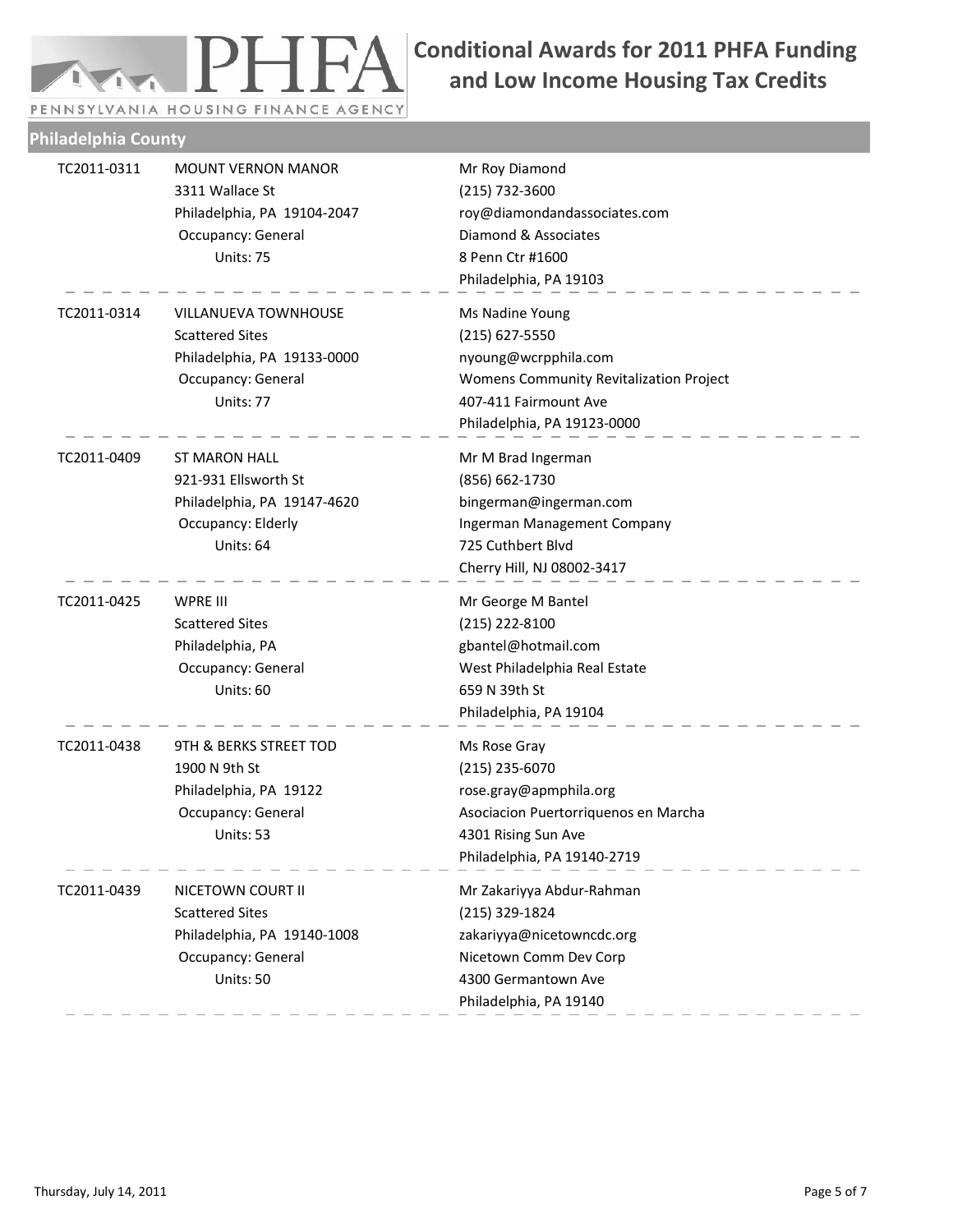

PENNSYLVANIA HOUSING FINANCE AGENCY

### **Philadelphia County**

| TC2011-0603                | <b>WESTMINSTER SENIOR APARTMENTS</b><br>506-10 N 52nd St<br>Philadelphia, PA 19131-5001<br>Occupancy: Elderly<br>Units: 41    | Mr Harold H Thomas<br>(215) 477-1268<br>hthomas@tjproperties.org<br>TJ Properties Inc<br>PO Box 30735<br>Philadelphia, PA 19104          |
|----------------------------|-------------------------------------------------------------------------------------------------------------------------------|------------------------------------------------------------------------------------------------------------------------------------------|
| Susquehanna County         |                                                                                                                               |                                                                                                                                          |
| Borough of New Milford     |                                                                                                                               |                                                                                                                                          |
| TC2011-0629                | NEW MILFORD SENIOR HOUSING<br>682 Church St<br>New Milford, PA 18834-6607<br>Occupancy: Elderly<br>Units: 24                  | Ms Karen Allen<br>(570) 278-5400<br>schra@epix.net<br>Susquehanna County Housing Authority<br>11 Public Ave<br>Montrose, PA 18801-0000   |
| <b>Tioga County</b>        |                                                                                                                               |                                                                                                                                          |
| Borough of Wellsboro       |                                                                                                                               |                                                                                                                                          |
| TC2011-0627                | <b>GREENWOOD GARDENS</b><br>New Construction<br>Wellsboro, PA 16901-1367<br>Occupancy: General<br>Units: 40                   | Mr Dennis Phelps<br>(570) 278-5287<br>dphelps@trehab.org<br>Trehab<br>10 Public Avenue<br>Montrose, PA 18801-0366                        |
| <b>Westmoreland County</b> |                                                                                                                               |                                                                                                                                          |
| Borough of Scottdale       |                                                                                                                               |                                                                                                                                          |
| TC2011-0420                | <b>SCOTTDALE COURT</b><br>226 S Broadway St<br>Scottdale, PA 15683-2115<br>Occupancy: Elderly<br>Units: 32                    | Ms Kristin Zaccaria<br>(724) 838-0752<br>kristin.zaccaria@homesbuildhope.org<br>Scottdale Housing LP<br>352 Main St<br>Latrobe, PA 15650 |
| <b>Wyoming County</b>      |                                                                                                                               |                                                                                                                                          |
| Mehoopany Township         |                                                                                                                               |                                                                                                                                          |
| TC2011-0633                | SCHOOLHOUSE HILL APTS<br>Schoolhouse Hill & Nimble Rds<br>Mehoopany Village, PA 18629-9800<br>Occupancy: Elderly<br>Units: 20 | Mr Dennis Phelps<br>(570) 278-5287<br>dphelps@trehab.org<br>Trehab<br>10 Public Avenue<br>Montrose, PA 18801-0366                        |